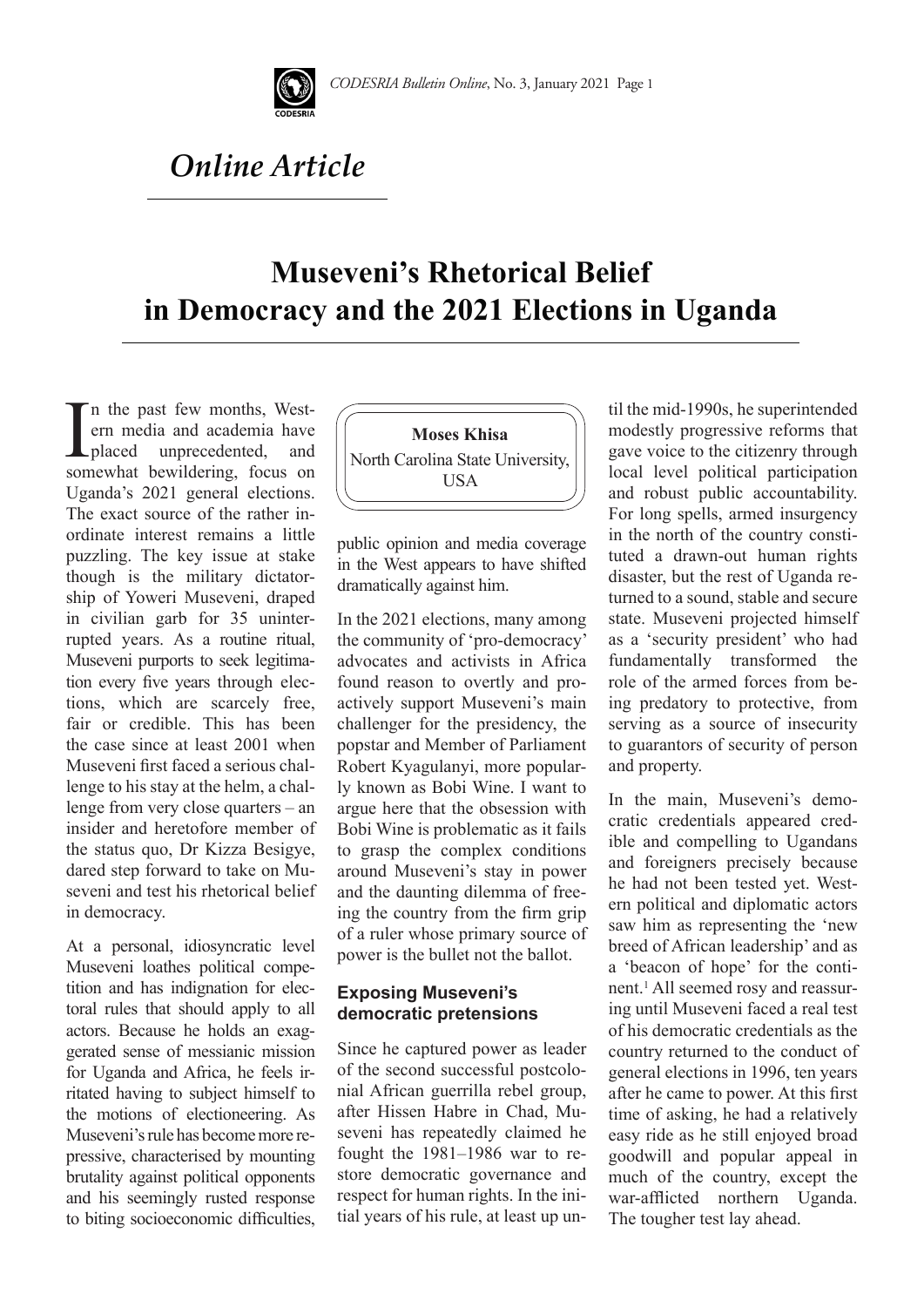It was during the 2001 elections, and subsequent electoral cycles in 2006, 2011 and 2016, that Kizza Besigye fully exposed Museveni's pretensions and hollow promises of a reformer and progressive incumbent who had earned plaudits from Western capitals. In earnest in 2001, Museveni resorted to state brutality and all manner of underhand machinations to beat back the surprising challenge from his former personal physician and senior cabinet member. From 2001 and on, state organised violence and blatant repression against opposition parties and politicians became the mainstay of Uganda's electoral landscape.<sup>2</sup>

With inimitable prescience, Besigye had moved to drop the gauntlet and predict that after 15 years in power, Museveni was intent on clinging on perpetually, thus it was time to take him head on before it was too late. His 2001 campaign theme was 'Reform Now.' Many among his colleagues in the ruling National Resistance Movement (NRM), at the time vaguely referred to as the 'Movement' within the spirit of so called no-party democracy, demurred, insisting that Besigye was being impatient as not to let Museveni serve his second and last constitutional term. After all, they reasoned, the constitution provided for a two-term limit and Museveni had categorically stated in his 2001 re-election manifesto that he was seeking his second and last term to be able to finish the task of professionalising the army and preparing for a smooth transition to a successor.3

Having served him at a very close personal level, it appears that Besigye had formed an accurate conclusion of Museveni's intentions and predispositions. True to Besigye's prediction, Museveni engineered a dubious constitutional amendment process in 2005 that included removal of presidential term limits to hand him the latitude to rule for life. The only other remaining constitutional huddle, the 75-year age-limit, also got thrown out of the constitution in 2017 in a manner that included violent scenes on the floor of parliament when the military stormed the House to arrest opponents of the amendment.4

#### **Museveni's steady slide**

Throughout the 2000s and 2010s, Western media and at least sections of the academia, perhaps in sync with diplomatic and security assessments of their respective governments, going by the general grain of the time, either painted a positive image or at worst maintained a largely lukewarm interest in the deepening tenor of Museveni's authoritarian rule. In fact, the overarching commentary tended to grant short thrift to opposition struggles against Museveni's slide into blunt authoritarianism. With the exception of a few media houses that traditionally report on Africa, and therefore have bureaux in African capitals, not many Western media outlets took any interest in Museveni's vicious assaults on his opponents and the gross erosion of democratic institutions in his singular quest to rule for life.

On their part, Western academics often wrote about Museveni's electoral victories as though they were proven to be credible and indisputable. For example, after the 2011 elections in which Museveni literally raided the national treasury to buy his way to remain in power, which led to the near collapse of Uganda's economy under the weight of inflation, two Americanbased academics wrote a fanciful but hugely flawed paper, published in the well-respected *Journal of*  *Modern African Studies,* arguing that money did not matter in the election!<sup>5</sup> The post-election phenomenon in fact magnified just how money had mattered in securing Museveni's continued stay in power. An election that had passed with little incident produced an explosive post-election atmosphere during which Museveni faced his first toughest challenge on the streets and not in the bushes of rebel insurgency.

Excessive spending in the 2011 elections, a fact that may have embellished and sanitised Museveni's electoral victory but wrecked the economy, triggered runaway inflation and deep economic hardships that fuelled street protests. Wary and jittery of a possible contagion and cascade from North Africa's 'Arab Spring' where Zine El Abidine Ben Ali, Hosni Mubarak and Muammar Gaddafi had all been deposed in quick succession and humiliating circumstances, Museveni swiftly summoned the full force of the state's coercive arsenal to beat back the 'Walk-to-Work' protest movement'.

The method and theme of the protest movement was simple yet innovative and portent: it sought to assert the basic and fundamental right to walk to work since people could not afford transportation in the face of high fuel prices and dire financial conditions. Opposition leader Kizza Besigye was the defacto 'chief walker' and the primary target of state repression. In one encounter with the police and military, he was pepper-sprayed to the point of partial blindness as to need immediate medical evacuation to the Kenyan capital, Nairobi.

From the Walk to Work protests in 2011, Uganda's political landscape deteriorated quite rapidly with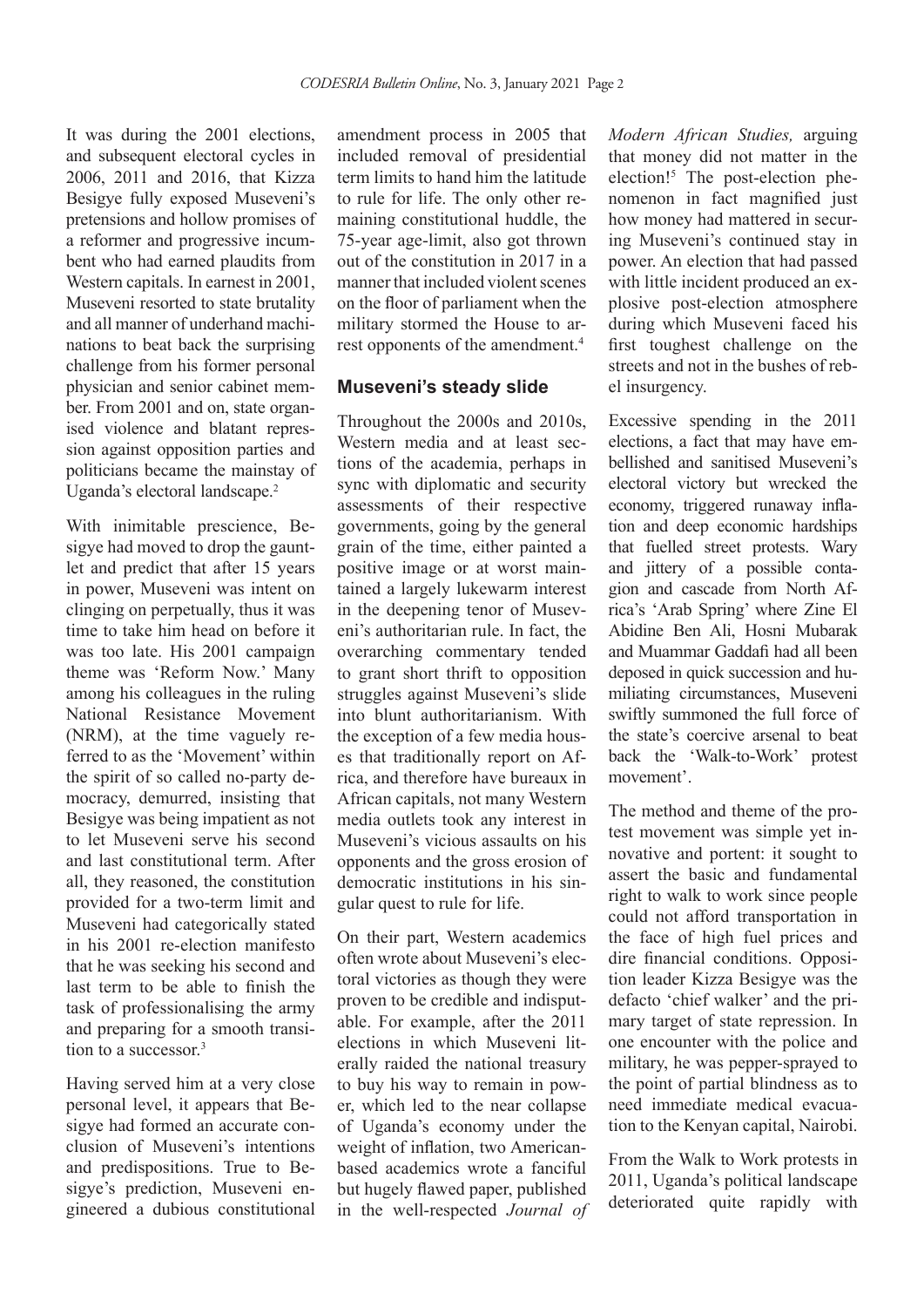Museveni's regime getting ever more repressive, and political engagement becoming patently confrontational and less constructive. As I have argued elsewhere,<sup>6</sup> Uganda's ongoing political malaise is a consequence of the collapse of the minimum elite consensus forged in the early 1990s and laid down in the 1995 constitution. The collapse of this consensus stemmed in part from Museveni's cavalier moves to chip away at some of the crucial provisions of the constitution, primarily the cap on presidential eligibility. His singular focus on ruling for life gradually spawned a hardened political confrontation, thereby making electoral contests binary fights about defending him versus defeating him. Every election is a referendum on his continued stay at the helm and not so much a contest over policy and programmes.

In this chequered political environment, particularly starting in the early 2000s through to 2019, the main opposition leader, Dr Besigye, suffered enormous personal pain at the hands of the police, for long commanded by a highly partisan police chief, General Kale Kayihura, plucked from the military to lead the front for Museveni's stay in power using the coercive arsenal of the state. Besigye's trial and tribulations, which spanned a whole two decades, rarely attracted the kind of Western media interest as we have seen over the past year or so. What is more, seldom did we see Western academics assiduously and aggressively speak out 'in solidarity' with those in the trenches against Museveni's brutal rule as they have so forcefully claimed to be doing in the current phase in which Bobi Wine is the singular attraction and primary source of interest.

The West's half-hearted and often approving stance towards Museveni's rule derived from his favourable standing at the Pentagon as an invaluable ally in the war on terror, especially countering the spread of perceived Islamist threats under the tutelage of Sudan's Omar al-Bashir, and of course the situation in Somalia. He was also for long seen as an outstanding student of neoliberalism and the Washington consensus, who undertook thoroughgoing reforms making Uganda's economy arguably the most liberalised and privatised in Africa.

### **The Wine fetish**

Against the background of the West's lukewarm and sometimes approving attitude, in a dramatic turn and in an instant, Bobi Wine became a fetish, valorised and sensationalised in ways that betray an ahistorical understanding of Uganda's political landscape, and somewhat counterproductive if antithetical to the struggle against Museveni's nearly four decades rule. Suddenly, academics who always downplayed the severity of Museveni's blunt authoritarianism now see the regime as nothing short of brutal, deserving unequivocal denunciation and being deposed one way or the other. Within Western academic circles, some who previously argued that Museveni was genuinely popular and had 'won' elections despite allegations of rigging have turned around to denounce this year's election result in very strong terms. Yet, there is not much qualitative difference between Museveni's conduct this time and previous election cycles.

Quite remarkably, a flurry of advocates and promoters of democracy in Africa have been hard at work on the streets of Twitter and Facebook, urging their respective home governments in Europe and North America to call out Museveni's excesses, to issue tough statements and take a hard stance against him. Unwittingly, some academics and activists participated in spreading mis/disinformation originating from Bobi Wine's fans, in one case retweeting a picture from the 2016 election to show how the vote was being stolen on 14th January 2021!

In a particularly instructive 'show of solidarity,' they challenged their governments and embassies in Kampala to, literally, order Museveni to lift the military/police siege on the house of Mr Wine, who was effectively placed under house arrest on the night of the polls. This proposed nostrum, of their governments issuing some kind of order to Mr Museveni to behave and leave power, apparently draws from the justification that Museveni is a net beneficiary of Western foreign aid who should be reined in by his benefactors in the face of supposedly helpless Ugandans. This, of course, is grossly problematic on many fronts.

Needless to say, Museveni's dependence on Western aid has declined over the years even as the repressive tenor of his rule has held steady or even accelerated. Since the early 1990s when his government overwhelmingly depended on donor funding, Museveni's government bettered internal revenue collections but also diversified external aid dependence to include China and Japan and not just the traditional West. At any rate, why it is morally justified to use aid as the basis for pressuring Museveni today and not 10 years ago is an open question, but at a minimum it shows something not right with the current urgency to 'save' Ugandans from a ruler of long standing.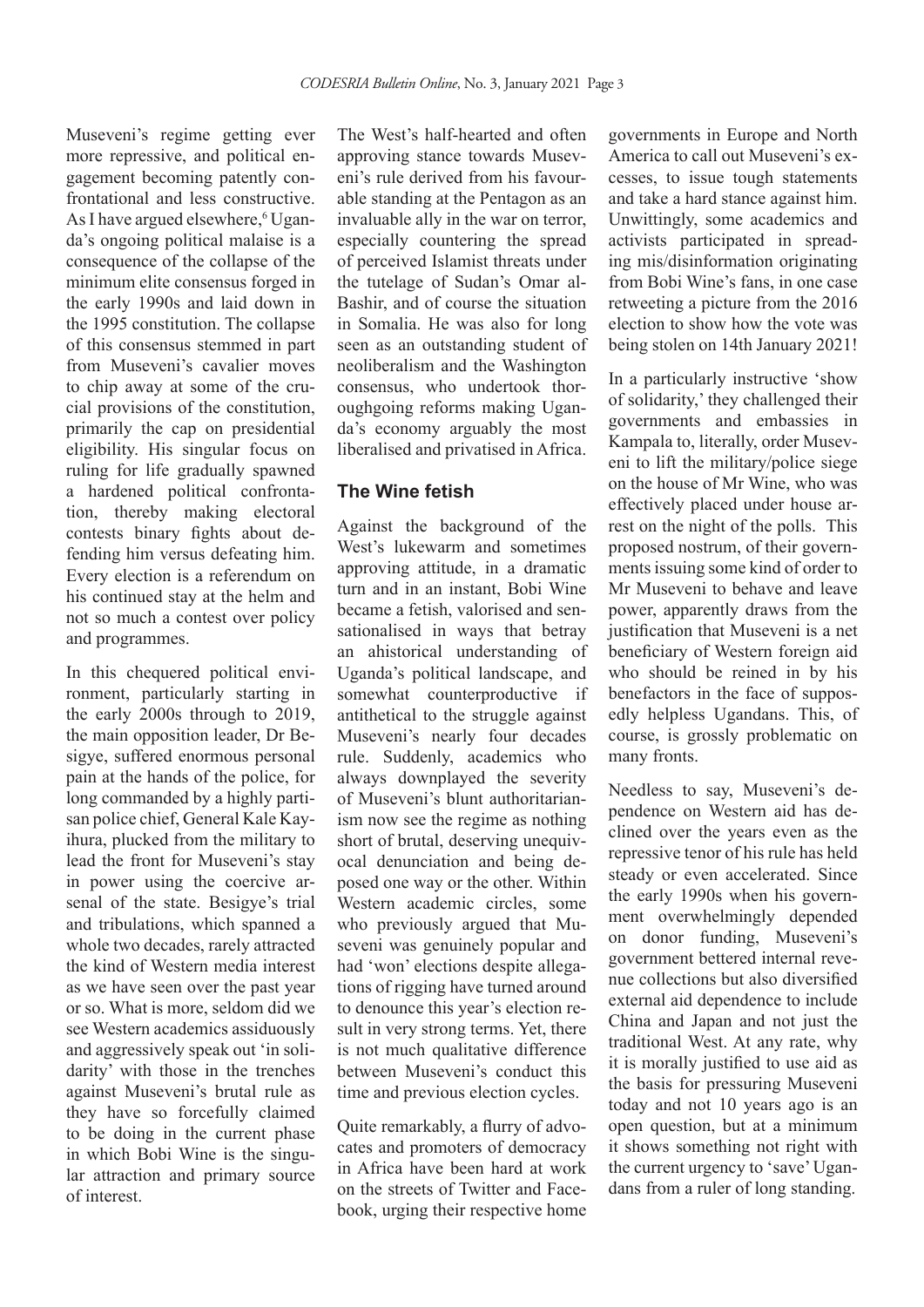In the broader scheme of things, the aid argument sits on a decidedly shaky normative and empirical foundation. First, it is faulty to assume that aid by Western powers is a benevolent and selfless gesture, free of strategic and self-serving interests of the benefactors. Aid is not and has never been a purely charitable resource. It is true that there are nations and governments (such as the Scandinavian countries) that disburse aid resources with little or no clear and apparent national interests of their own, but even in this category we know that the aid industry has its own logics and self-reinforcing dynamics which have little to do with the officially stated bases for aid flows or whether aid is actually making that much of a long-term substantive difference. Ironic as it may sound, aid to Africa has grown into a business of sorts and a profession that operates with a powerful feedback loop driven by interests and ambitions that are external to the ostensible aid beneficiaries.

Second, the assumption that the aid leverage wielded by Western powers can be used to influence behaviour and actions of incumbent rulers runs against the unhealthy empirical picture from similar approaches in the recent past. As Jimi Adesina and  $\cos^7$  argued in these pages, the experience and lessons of Structural Adjustment conditionalities should disabuse us of faith in externally demanded political reforms because this approach either yields only superficial results or tends to fall flat. It is also a glaring assault on the sovereign existence of a people.

Resisting and defeating an entrenched authoritarian ruler like Museveni is no walk in the forest and is not reducible to the fiat of pressure from Western powers

fuelled by media and democracy promoters. The forces and fuel that can prudently take down Mr Museveni, in a manner that advances the cause of genuine democracy and freedom, must necessarily evolve and emerge from Uganda and among Ugandans. The oversized role of external agitators, quite hypocritical in many ways, in fact might work to hurt than help the struggle for liberation from a decayed, moribund and personalised system of rule now cruising to the fourth floor.

By making January's election about Bobi Wine as a person, and not what is critically at stake for Uganda and Ugandans, the Western media and democracy activists handed Museveni a handy tool to smear and discredit Mr Wine, portraying him as nothing more than an agent of foreign interests, a front for the same old imperial interests that seek to weaken Africa, Mr Museveni repeatedly claimed. Mr Wine himself tended to lend currency to Museveni's charges by openly appealing to Western audiences and uncritically wallowing in the glamour of Western media sensationalism and splendour. On the eve of the January polls, for example, he bemoaned the refusal by the Ugandan government to accredit foreign journalists and election observers. It is difficult to see why he felt a free and fair election in Uganda depended on the presence of foreign media personnel and election observers. An election in a country like Uganda is not necessarily rigged on polling day!

Obviously, Museveni has zero credibility and moral authority to accuse his challengers of working with and benefiting from Western actors, as he in fact has been a leading agent of foreign interests not just in Uganda but on the continent. The point here though is that external agitation and pressure may sound like a benign and welcome ingredient to take down a brazen dictator; in practice, however, it can lend succour for nationalist mobilisation and jingoism precisely in the service of entrenching the dictatorship as happened in Zimbabwe when Robert Mugabe dug in deeper to hold on for so long.

#### **Which way Uganda**

For 'friends' of Africa keen to advance democracy and freedom, who want to 'help' the forces countering a runaway authoritarian ruler like Museveni, the starting point is to take in the lessons of history. Externally instigated regime change is a hard sale as it tends to not happen the way it is expected and often leads to perilous outcomes. After 35 years in power, Museveni has taken Uganda down a dangerous path. Bringing about meaningful change is not as simple as chasing out an autocrat and installing a new messianic figure with a populist appeal. It is also wrong to construe opposition figures as angels embodying democracy and deserving uncritical embrace. To see Museveni as a devilish dictator and his opponents as angelic democrats is a misleading dichotomy. Today's 'pro-democracy' opposition figures can easily turn into tomorrow's authoritarian rulers.

Uganda is a deeply socially complex society. The enormity of the country's socioeconomic problems and crisis of its politics cannot be overemphasised. It may well be an easier job to overthrow Museveni in a popular process, but it is a herculean task forging a new Uganda of peace and prosperity. The issue is not merely one of saving Ugandans from a ruthless dictator, as Western democracy promoters ap-